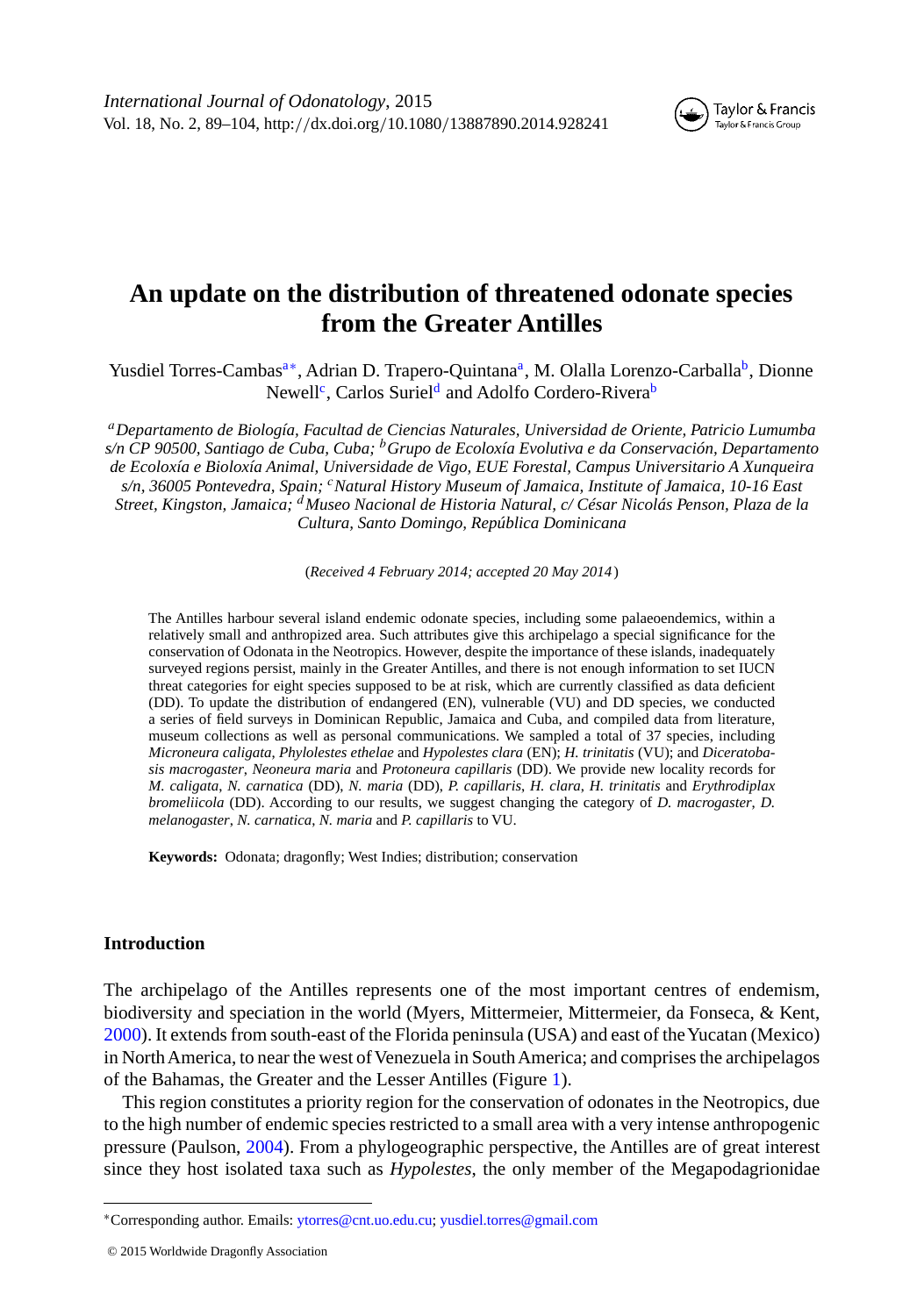<span id="page-1-0"></span>

Figure 1. Location of the Antilles (Bahamas, Greater Antilles, and Lesser Antilles). © 2014 Bjørn Sandvik. This content is licensed under a [Commons Attribution-Share Alike License 3.0.](http://creativecommons.org/licenses/by-sa/3.0/)

*s. lat.* in this region, and *Phylolestes ethelae*, the only representative of Synlestidae in the New World (Westfall & May, [2006\)](#page-15-0). Also of particular relevance is the monotypic genus *Microneura*, confined to the mountains of central Cuba (Ramos & Rodríguez, [2012;](#page-14-0) Trapero-Quintana & Naranjo López, [2003\)](#page-15-0). Furthermore, some of these island endemics show unusual life histories, such as *Diceratobasis macrogaster* and *D. melanogaster*, which breed in phytotelmata (Garrison, [1986\)](#page-14-0).

The Greater Antilles (Cuba, Hispaniola, Jamaica and Puerto Rico) are the largest and oldest of these islands (Iturralde-Vinent & McPhee, [1999\)](#page-14-0), and they harbour the highest diversity of freshwater habitats. These are probably the reasons they have the highest odonate species richness: 98 out of the 111 species found in the Antilles inhabit one or more of the first three islands, and their endemic fauna represents 76% (26) of the total number of endemics (34) in the area (Meurgey & Poiron [2012\)](#page-14-0). Furthermore, 13 species are single island endemics: *Protoneura capillaris*, *Neoneura maria*, *N. carnatica*, *Microneura caligata* and *Enallagma truncatum* from Cuba; *Protoneura sanguinipes*, *P. dunklei*, *Progomphus serenus*, *P. zephyrus*, *P. tennesseni*, *Diceratobasis melanogaster* and *Phylolestes ethelae* from Hispaniola; and *D. macrogaster* from Jamaica (Westfall  $&$  May [2006\)](#page-15-0).

Taxonomical lists and data on odonate species distribution are available for Cuba (Trapero-Quintana & Naranjo López, [2003;](#page-15-0) Trapero-Quintana & Torres Cambas, [2008\)](#page-15-0) and Dominican Republic (Daigle, [1993a,](#page-14-0) [1996a;](#page-14-0) Flint, Bastardo & Péres-Gelabert, [2006\)](#page-14-0), although some regions within these islands remain as yet little explored. Information on odonate fauna from Haiti and Jamaica is both less numerous and less recent; and although some records can be found in Needham, Westfall & May [\(2000\)](#page-14-0) and Westfall & May [\(2006\)](#page-15-0), within the last 20 years virtually nothing has been published about the odonate fauna from these countries. In contrast, much more attention has been given to the odonate fauna of the Lesser Antilles, despite being less diverse than that of the Greater Antilles (Meurgey & Picard, [2011;](#page-14-0) Meurgey & Poiron, [2012\)](#page-14-0).

With the exception of *Brechmorhoga grenadensis*, an endemic to Grenada island (Lesser Antilles) with a doubtful taxonomical status (Garrison, von Ellenrieder, & Louton, [2006;](#page-14-0) Meurgey & Picard, [2011\)](#page-14-0), all Antillean odonate species catalogued by the International Union for Conservation of Nature (IUCN) [\(www.iucnredlist.org\)](file:www.iucnredlist.org) as "endangered" (EN), "vulnerable" (VU) or "data deficient" (DD), are restricted to Cuba, Hispaniola and Jamaica (Table [1\)](#page-2-0). These include the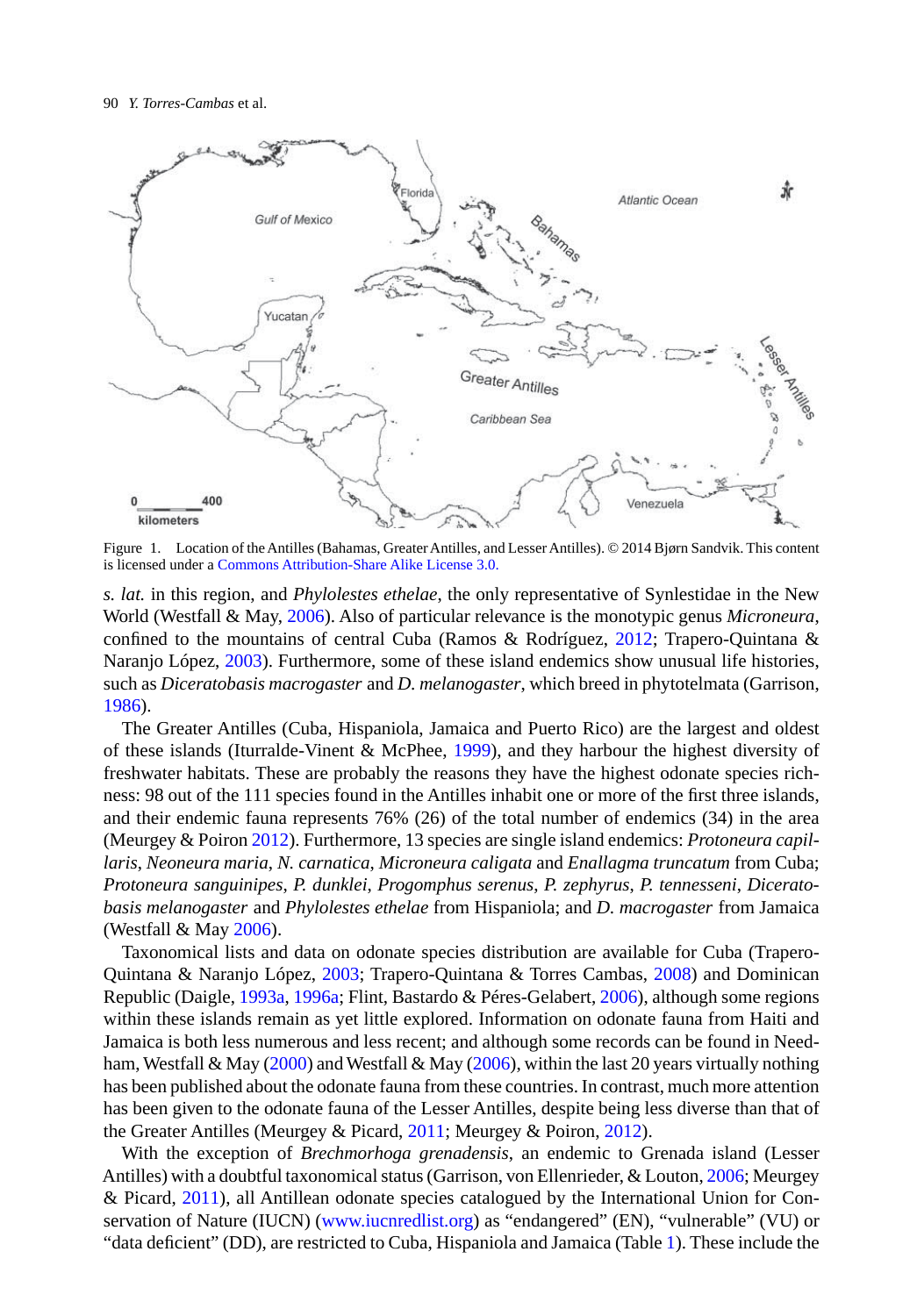| Family            | <b>Species</b>                         | <b>IUCN</b> category | Distribution        |
|-------------------|----------------------------------------|----------------------|---------------------|
| Coenagrionidae    | Diceratobasis macrogaster <sup>s</sup> | DD                   | Jamaica             |
|                   | Diceratobasis melanogaster             | DD                   | Hispaniola          |
|                   | Enallagma truncatum                    | VU                   | Cuba                |
| Synlestidae       | Phylolestes ethelae <sup>s</sup>       | EN                   | Hispaniola          |
| Protoneuridae     | Microneura caligata <sup>s</sup>       | EN                   | Cuba                |
|                   | Neoneura carnatica                     | DD                   | Cuba                |
|                   | Neoneura maria <sup>s</sup>            | DD                   | Cuba                |
|                   | Protoneura capillaris <sup>s</sup>     | DD                   | Cuba                |
| Megapodagrionidae | Hypolestes clara <sup>s</sup>          | EN                   | Hispaniola, Jamaica |
|                   | $H.$ trinitatis <sup>s</sup>           | VU                   | Cuba, Hispaniola    |
| Gomphidae         | Progomphus serenus                     | DD                   | Dominican Republic  |
|                   | P. tennesseni                          | EN                   | Dominican Republic  |
|                   | P. zephyrus <sup>s</sup>               | EN                   | Dominican Republic  |
| Libellulidae      | Brechmorhoga grenadensis               | DD                   | Grenada             |
|                   | Erythrodiplax bromeliicola             | DD                   | Cuba, Jamaica       |

<span id="page-2-0"></span>Table 1. West Indian odonates included in the Red List of the IUCN under the category of endangered (EN), vulnerable (VU) and data deficient (DD).

(s): sampled during the surveys carried out in this study.

single-island endemic species cited above, with the exception of *Protoneura sanguinipes* and *P. dunklei*; plus *Hypolestes clara*, *H. trinitatis* and *Eythrodiplax bromeliicola*. The lack of information on the distribution and ecology of eight of these species has not allowed them to be classified as threatened, but as DD, although it is supposed that they are at risk (Table 1). An improvement in the understanding of their status could be gained by compiling data that have been collected but remain unpublished or dispersed throughout scientific literature. Here, we present records from a series of field surveys that we conducted in Dominican Republic, Jamaica and Cuba, and combine them with other published or unpublished records, to update the distribution and status of threatened and DD odonates from Greater Antilles.

# **Materials and methods**

#### *Field surveys*

We collected odonates in 21 localities in Dominican Republic, Jamaica and Cuba, between 9 May and 16 August 2012 (Table [2\)](#page-3-0). Adults were collected with entomological aerial nets, exuviae by hand and larvae from bromeliads. For every single capture, we used a GPS to record geographic coordinates and elevation above sea level (asl). Taxonomic identification of collected specimens was done following Alayo [\(1968\)](#page-13-0), Meurgey & Picard [\(2011\)](#page-14-0), Trapero-Quintana & Naranjo López [\(2004,](#page-15-0) [2009\)](#page-14-0) and Westfall & May [\(2006\)](#page-15-0).

#### *Records from scientific literature, museum collections and personal communications*

We compiled records from scientific literature, museum collections, and personal communications from odonatologists in a database, using the software Biota 2.04 [\(http://viceroy.eeb.](http://viceroy.eeb.uconn.edu/biota) [uconn.edu/biota\)](http://viceroy.eeb.uconn.edu/biota). When not provided by the source of information, coordinates were assigned to each record with the help of the database of foreign geographic feature names of the US National Imagery and Mapping Agency (NIMA) [\(http://earth-info.nga.mil/gns/html/index.html\)](http://earth-info.nga.mil/gns/html/index.html), the geographic dictionary of Cuba (Comisión Nacional de Nombres Geográficos, [2000\)](#page-13-0) and the Cuban 1:50,000 map from the Instituto de Geodesia y Cartografía. Records from Cuba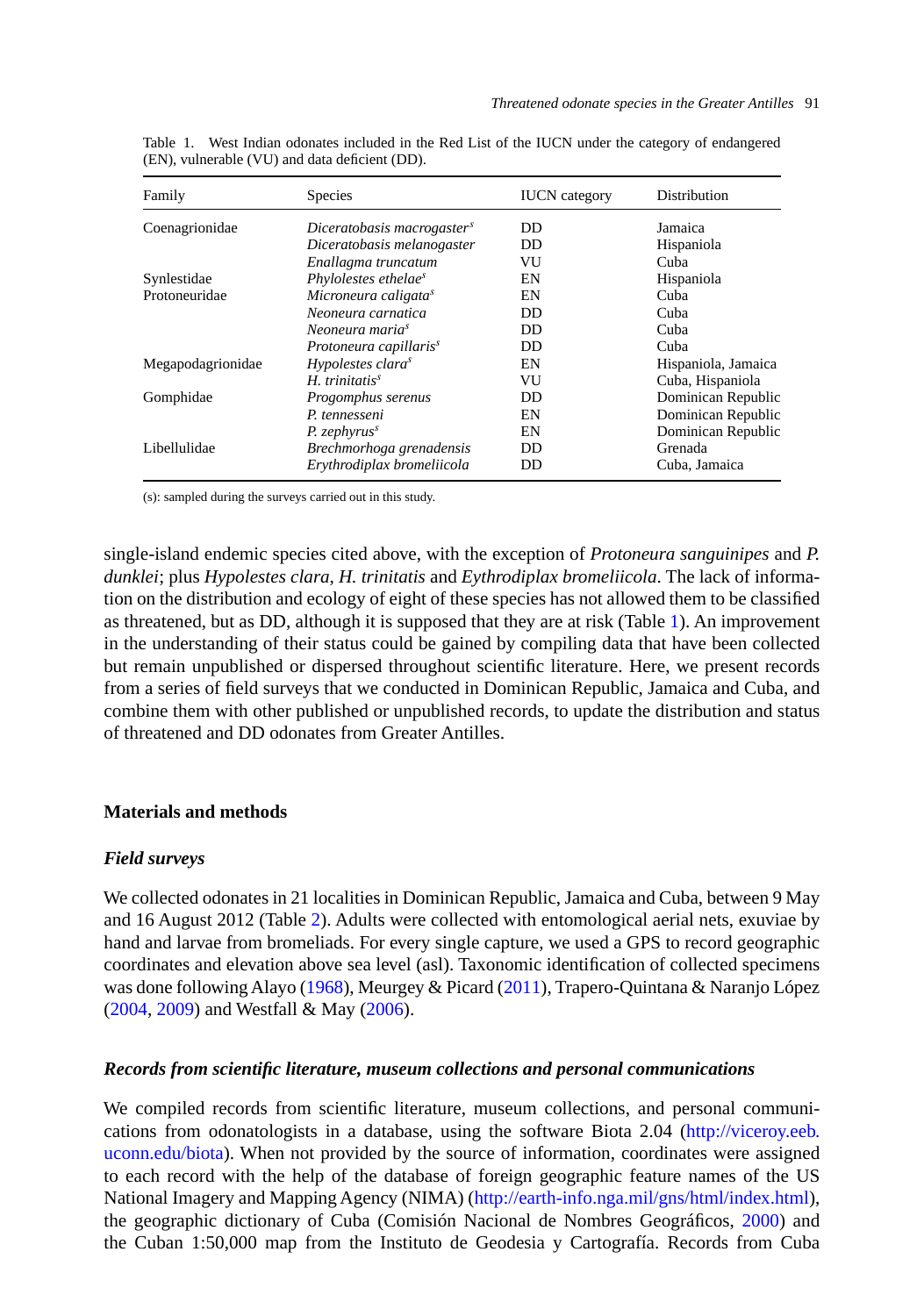#### <span id="page-3-0"></span>92 *Y. Torres-Cambas* et al.

| Country                                                           | Locality                                                                           | Coordinates                            | Date (in 2012) | Time            | Elev. $(m)$ |
|-------------------------------------------------------------------|------------------------------------------------------------------------------------|----------------------------------------|----------------|-----------------|-------------|
| DR                                                                | Arroyo Bermejo, Hatillo, Distrito Nacional                                         | N 18°36'29"<br>$W 70^{\circ}6'54''$    | 9 May          | $09:00 - 13:00$ | 85          |
|                                                                   | Arroyo Capacito, Buena Vista, La Vega                                              | N $19°9'1''$<br>$W 70^{\circ}36'5''$   | 10 May         | $09:00 - 10:00$ | 540         |
|                                                                   | Alto de la Virgen, Jarabacoa, La Vega (Vi)                                         | N $19^{\circ}2'4''$<br>W 70°29'53"     | 10 May         | $13:50 - 14:30$ | 1029        |
| J                                                                 | River Mammee, The Grove, Kingston<br>(Mm)                                          | N $18^{\circ}1'48''$<br>W 76°44'2"     | 13 May         | 10:46-12:30     | 281         |
|                                                                   | Wag Water river, Toms River, Castleton                                             | N $18°9'35''$<br>W 76°49'44"           | 14 May         | 13:20-15:30     | 171         |
|                                                                   | Reach Falls, Spring Valley, Manchioneal<br>(Re)                                    | N 18°1'53"<br>W 76°18′38″              | 15 May         | 11:16-12:00     | 104         |
| (Be)<br>(Ca)<br>J<br>(Wa)<br>$\mathsf{C}$<br>(Ut)<br>(Gi)<br>(Vg) | Horse Savanna River, Holland Park (Ho)                                             | N $17^{\circ}59'26''$<br>W 76°15'11"   | 15 May         | $14:40 - 15:40$ | 19          |
|                                                                   | Dry Harbour, Dunedin, St. Elisabeth (Dr)                                           | N 18°6'15"<br>W 77°46'15"              | 16 May         | $13:30 - 14:15$ | 18          |
|                                                                   | Moneague, Middlesex, St. Ann (Mo)                                                  | $N 18^{\circ} 14' 51''$<br>W 77°3'22"  | 17 May         | $12:30 - 14:44$ | 525         |
|                                                                   | Road to Corn Puss Gap, Bath (Co)                                                   | N 17°58'48"<br>W 76°21'40"             | 18 May         | 12:00-13:57     | 347         |
|                                                                   | Parque Guanayara, Topes de Collantes,<br>Sancti Spiritus (Gu)                      | N 21°57'45"<br>W 80°2'29"              | 21 May         | $10:00 - 12:15$ | 376         |
|                                                                   | Río Turquino II (4 km upstream from the<br>river estuary), Guamá, Santiago de Cuba | N 19°57'41"                            | 26 July        | $10:40 - 11:00$ | 11          |
|                                                                   | Playa Girón, Ciénaga de Zapata, Matanzas                                           | W 76°45'10"<br>N $22^{\circ}3'56''$    | 11 August      | $10:00 - 11:00$ |             |
|                                                                   | Boca de Guamá, Ciénaga de Zapata,<br>Matanzas (Bo)                                 | W 81°1'54"<br>N 22°22′3″<br>W 81°9'54" | 12 August      | $12:00 - 13:00$ |             |
|                                                                   | Arroyo La Batata, Topes de Collantes (Ba)                                          | N 21°54'24"<br>W 80°2'14"              | 14 August      | $12:15 - 15:30$ | 731         |
|                                                                   | Salto Vegas Grandes, Topes de Collantes                                            | N 21°54'51"<br>W 80°0'9''              | 15 August      | $12:30 - 15:30$ | 603         |
|                                                                   | La Represa, Topes de Collantes (Re)                                                | N 21°54/27"<br>W 80°1'20"              | 16 August      | 10:00-10:30     | 670         |

Table 2. List of localities sampled by the authors in Dominican Republic (DR), Jamaica (J) and Cuba (C) during May and June 2012.

Abbreviations: Elev.: metres above sea level; Be: Arroyo Bermejo; Ca: Arroyo Capacito Vi: Alto de la Virgen; Mm: River Mammee; Wa: Wag Water River; Re: Reach Falls; Ho: Horse Savanna River; Dr: Dry Harbour; Mo: Moneague; Co: Road to Corn Puss Gap; Gu: Parque Guanayara Am: Alfredo Álvarez Mola; Ve: Arroyo Vegas Grandes; Ju: Arroyo El Junco; Mr: Los Morones; Ut: Río Turquino II; Gi: Playa Girón; Bo: Boca de Guamá; Ba: La Batata; Vg: Salto Vegas Grandes; Re: La Represa, Topes de Collantes.

were projected onto the map of Cuban protected areas (Centro Nacional de Áreas Protegidas, [2009\)](#page-13-0) with DIVA-GIS 7.5 [\(http://www.diva-gis.org/\)](http://www.diva-gis.org/). The layers with the boundaries of Cuba, Hispaniola and Jamaica were downloaded from [http://thematicmapping.org/downloads.](http://thematicmapping.org/downloads)

The collections examined were those at the Instituto de Ecología y Sistemática (IES); Museo Felipe Poy (MFPUH), Universidad de La Habana and Museo Charles Ramsden (MCHR), Universidad de Oriente in Cuba; and the Institute of Jamaica (IJ). Other references to museum collections were extracted from the literature.

#### **Results**

A total of 37 odonate species were sampled during the field surveys in 2012 (Table [3\)](#page-4-0). *Microneura caligata*, *Phylolestes ethelae* and *Hypolestes clara* (all endangered); *H. trinitatis*(vulnerable); and *Diceratobasis macrogaster*, *Neoneura maria* and *Protoneura capillaris* (data deficient) deserve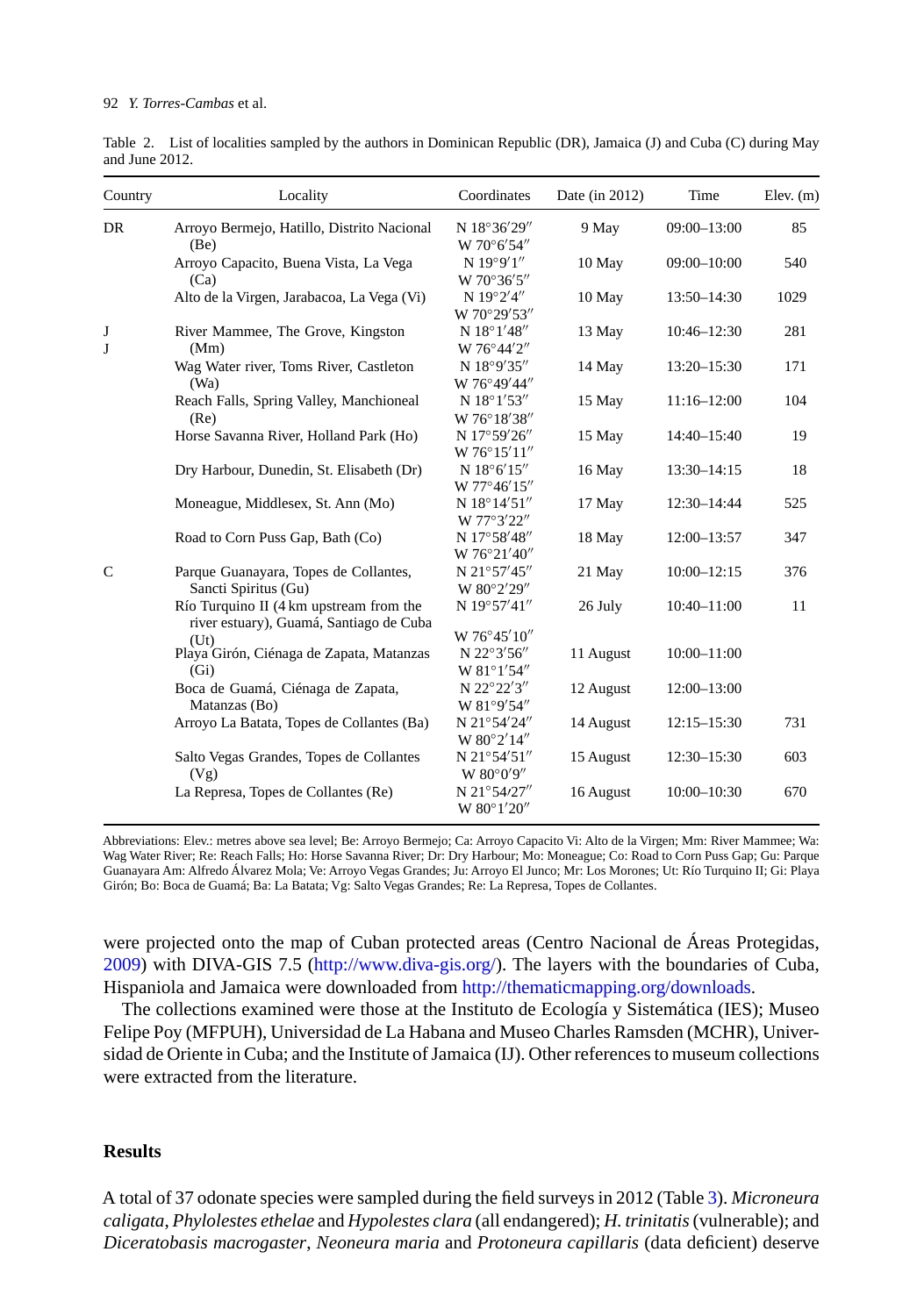|                   |                           | Locality |             |    |             |             |             |              |             |             |              |    |             |             |    |             |              |    |    |    |              |    |
|-------------------|---------------------------|----------|-------------|----|-------------|-------------|-------------|--------------|-------------|-------------|--------------|----|-------------|-------------|----|-------------|--------------|----|----|----|--------------|----|
|                   |                           |          | DR          |    |             |             |             |              |             |             |              |    |             |             |    |             | $\mathsf{C}$ |    |    |    |              |    |
| Family            | Species                   | Be       | Ma          | Vi | Mm          | Wa          | Re          | Ho           | Dr          | Mo          | Co           | Gu | Am          | Ve          | Ju | Mr          | Ut           | Gi | Bo | Ba | Vg           | Re |
| Coenagrionidae    | Diceratobasis macrogaster |          |             |    |             |             |             |              |             | $\mathbf X$ | $\mathbf{x}$ |    |             |             |    |             |              |    |    |    |              |    |
|                   | Enallagma civile          |          |             |    |             |             |             |              |             |             |              |    | X           |             |    |             |              |    |    |    |              |    |
|                   | E. coecum                 | X        | X           |    | $\mathbf x$ | X           | X           | $\mathbf{x}$ |             | X           | $\mathbf x$  | X  |             | X           | X  | X           |              |    |    |    |              |    |
|                   | Ischnura capreolus        |          |             |    |             |             |             |              | X           |             |              |    | X           |             |    |             |              |    |    |    |              |    |
|                   | I. hastata                |          |             |    |             |             |             |              | X           |             |              |    | X           |             |    |             |              | X  |    |    |              |    |
|                   | I. ramburii               |          |             |    |             |             |             |              | X           |             |              |    | X           |             |    |             |              | X  |    |    |              |    |
|                   | Leptobasis vacillans      |          |             |    |             |             |             |              | X           |             |              |    |             |             |    |             |              |    |    |    |              |    |
|                   | Telebasis dominicana      | X        | $\mathbf X$ |    |             |             |             |              |             |             |              |    |             |             |    |             |              |    |    |    |              |    |
| Lestidae          | Lestes sp.                |          |             |    |             |             |             |              | $\mathbf X$ |             |              |    |             |             |    |             |              |    |    |    |              |    |
|                   | L.tenuatus                |          |             |    |             |             |             |              |             |             |              |    | $\mathbf X$ |             |    |             |              |    |    |    |              |    |
| Synlestidae       | Phylolestes ethelae       |          |             | X  |             |             |             |              |             |             |              |    |             |             |    |             |              |    |    |    |              |    |
| Protoneuridae     | Microneura caligata       |          |             |    |             |             |             |              |             |             |              |    |             | X           | X  |             |              |    |    | X  | $\mathbf{x}$ |    |
|                   | Neoneura maria            |          |             |    |             |             |             |              |             |             |              |    |             |             | X  | X           |              |    |    |    |              |    |
|                   | Protoneura capillaris     |          |             |    |             |             |             |              |             |             |              |    |             | X           |    | X           |              |    |    |    |              |    |
|                   | P. sanguinipes            | X        |             |    |             |             |             |              |             |             |              |    |             |             |    |             |              |    |    |    |              |    |
|                   | P. viridis                | X        |             |    |             |             | X           | X            |             |             |              |    |             |             |    |             |              |    |    |    |              |    |
| Megapodagrionidae | Hypolestes clara          |          |             |    | $\mathbf X$ | $\mathbf X$ | $\mathbf x$ | $\mathbf{x}$ |             |             |              |    |             |             |    |             |              |    |    |    |              |    |
|                   | H. trinitatis             | X        | $\mathbf X$ |    |             |             |             |              |             |             |              |    |             | X           |    | $\mathbf X$ |              |    |    |    |              |    |
| Gomphidae         | Progomphus integer        |          |             |    |             |             |             | $\mathbf X$  |             |             |              |    |             | $\mathbf X$ |    |             |              |    |    |    |              |    |
|                   | P. zephyrus               | X        |             |    |             |             |             |              |             |             |              |    |             |             |    |             |              |    |    |    |              |    |

<span id="page-4-0"></span>Table 3. List of the odonate species sampled at 21 localities from Dominican Republic (DR), Jamaica (J) and Cuba (C) during May–August 2012.

(*Continued*)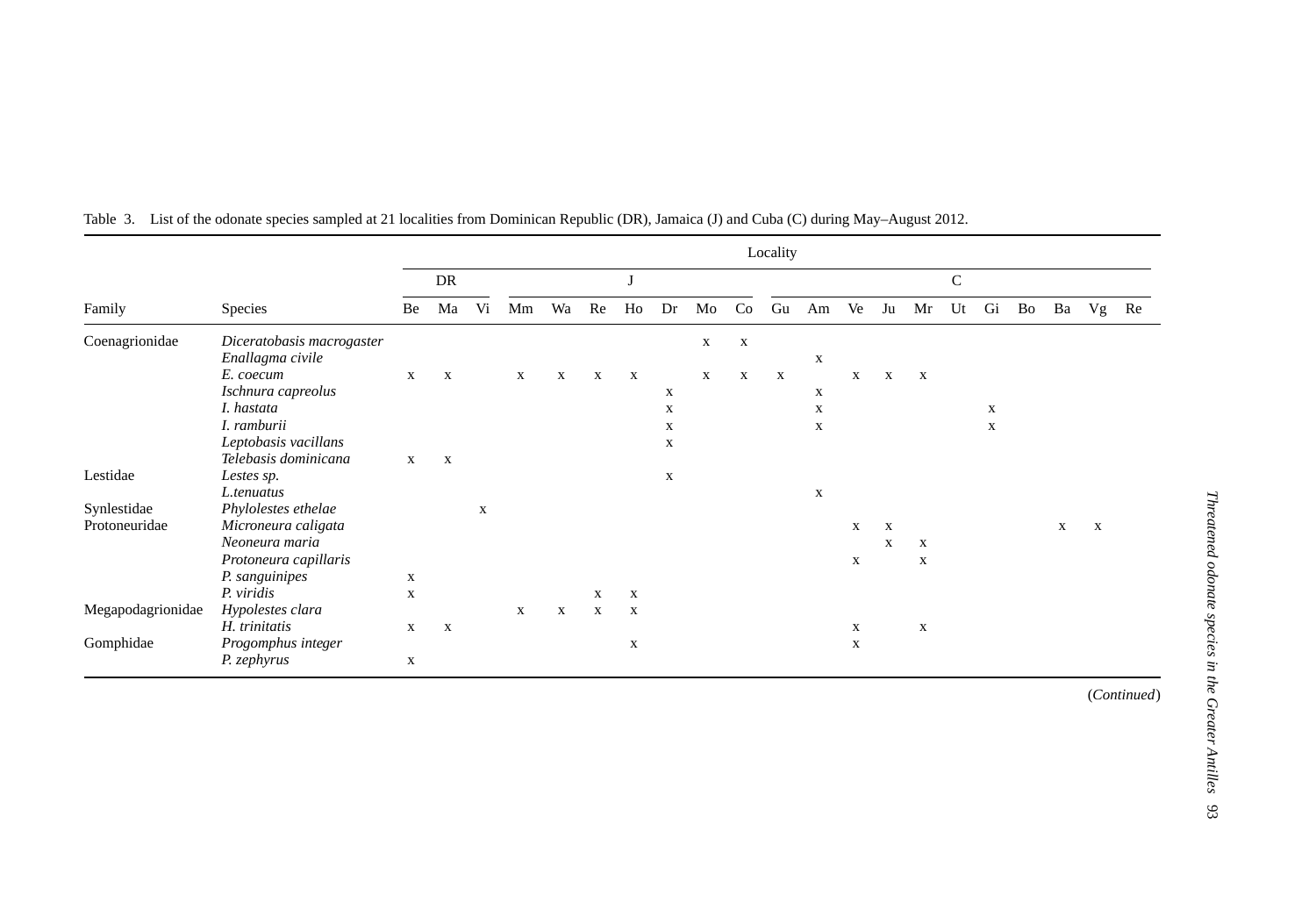# *Y. Torres-Cambas*Table 3. Continued.Table 3. Continued.

|              |                              | Locality     |              |    |              |              |    |    |    |    |    |    |    |    |    |    |              |                           |    |    |    |    |
|--------------|------------------------------|--------------|--------------|----|--------------|--------------|----|----|----|----|----|----|----|----|----|----|--------------|---------------------------|----|----|----|----|
|              |                              |              | DR           |    |              |              |    |    |    |    |    |    |    |    |    |    | $\mathsf{C}$ |                           |    |    |    |    |
| Family       | <b>Species</b>               | Be           | Ma           | Vi | Mm           | Wa           | Re | Ho | Dr | Mo | Co | Gu | Am | Ve | Ju | Mr | Ut           | Gi                        | Bo | Ba | Vg | Re |
| Libellulidae | Brachymesia herbida          |              |              |    |              |              |    |    |    |    |    |    | X  |    |    |    |              |                           |    |    |    |    |
|              | Cannaphila insularis funerea |              |              |    |              |              |    |    |    |    |    |    |    | X  |    |    |              |                           |    |    |    |    |
|              | Crocothemis servilia         |              |              |    |              |              |    |    |    |    |    |    | X  |    |    |    |              | $\mathbf X$               |    |    |    |    |
|              | Dythemis rufinervis          | $\mathbf{X}$ | $\mathbf{x}$ |    | X            |              |    |    |    |    |    |    |    | X  |    |    |              |                           |    |    |    |    |
|              | Erythemis plebeja            |              |              |    |              |              |    |    |    |    |    |    | X  |    |    |    |              |                           |    |    |    |    |
|              | E. vesiculosa                |              |              |    |              |              |    |    |    |    |    |    | X  |    |    |    | X            | $\boldsymbol{\mathrm{X}}$ |    |    |    |    |
|              | Erythrodiplax justiniana     |              |              |    |              |              |    |    |    |    |    |    | X  |    |    |    |              | X                         |    |    |    |    |
|              | E. umbrata                   |              |              |    |              |              |    |    |    |    |    |    | X  |    |    |    |              |                           |    |    |    |    |
|              | Macrothemis celeno           | $\mathbf{x}$ | $\mathbf{x}$ |    | $\mathbf{x}$ | $\mathbf{x}$ |    |    |    |    |    |    |    | X  |    | X  | $\mathbf X$  |                           |    |    |    |    |
|              | Miathyria marcella           |              |              |    |              |              |    |    |    |    |    |    | X  |    |    |    |              |                           |    |    |    |    |
|              | Orthemis macrostigma         |              |              |    | X            |              |    |    |    |    |    |    |    |    |    |    |              |                           |    |    |    |    |
|              | Orthemis ferruginea          |              |              |    |              |              |    |    |    |    |    |    | X  |    |    |    |              | X                         |    |    |    |    |
|              | Pantala flavescens           |              |              |    |              |              |    |    |    |    |    |    | X  |    |    |    |              |                           |    |    |    |    |
|              | Perithemis domitia           | X            |              |    |              |              |    |    |    |    |    |    | X  |    |    |    | X            |                           |    |    |    |    |
|              | Scapanea frontalis           | X            | $\mathbf{x}$ | X  | X            |              |    |    |    |    |    |    |    | X  | X  |    |              |                           |    |    |    |    |
|              | Tramea abdominalis           |              |              |    |              |              |    |    |    |    |    |    | X  |    |    |    | $\mathbf X$  |                           |    |    |    |    |
|              | T. onusta                    |              |              |    |              |              |    |    |    |    |    |    | X  |    |    |    |              |                           |    |    |    |    |

Abbreviations: Be: Arroyo Bermejo; Ca: Arroyo Capacito Vi: Alto de la Virgen; Mm: River Mammee; Wa: Wag Water River; Re: Reach Falls; Ho: Horse Savanna River; Dr: Dry Harbour; Mo: Moneague;<br>Co: Road to Corn Puss Gap; Gu: P Guamá; Ba: La Batata; Vg: Salto Vegas Grandes; Re: La Represa.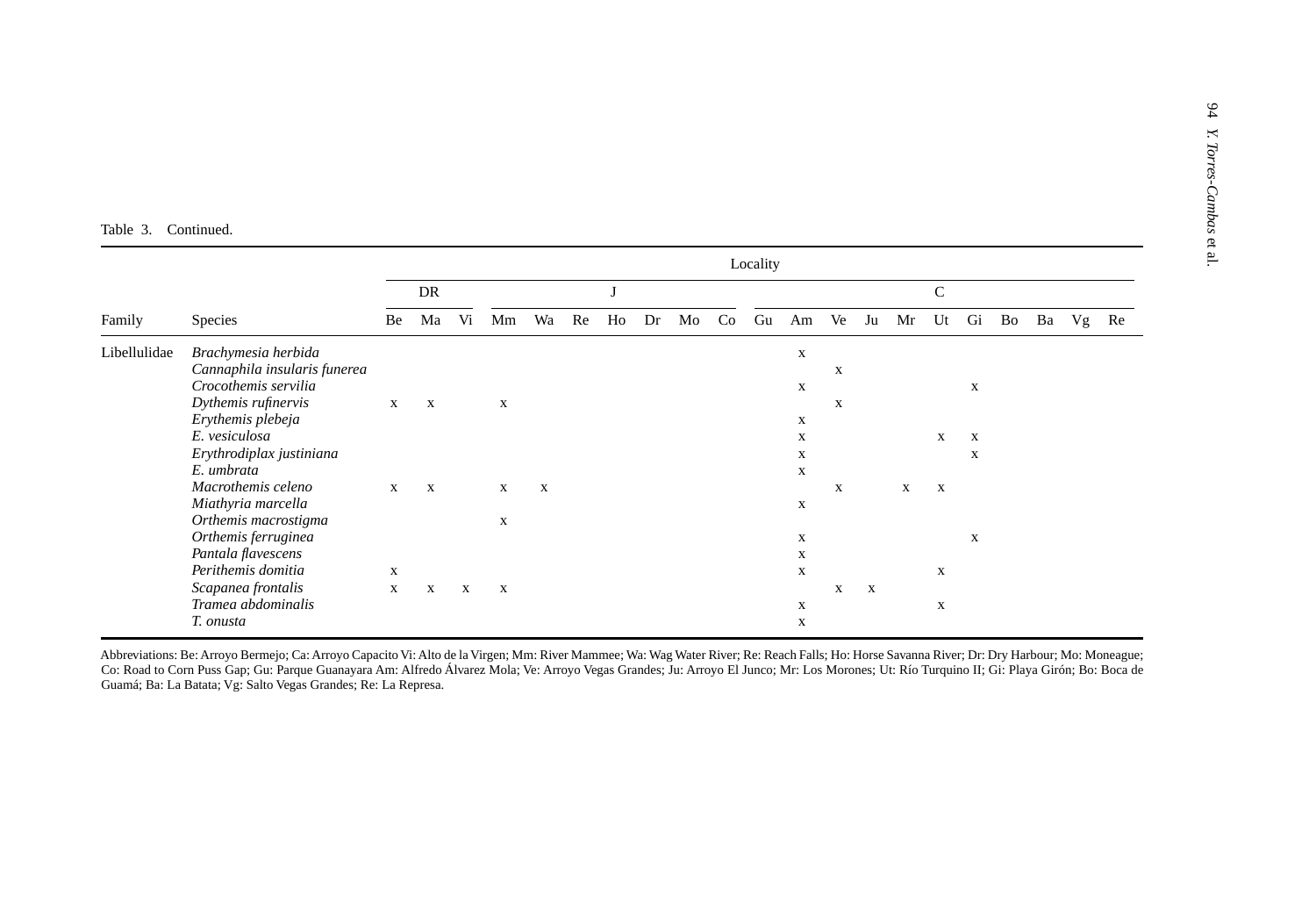

Figure 2. Distribution of *Diceratobasis macrogaster*, *D. melanogaster* and *Enallagma truncatum*. Cuban Protected Areas are shaded in grey. © 2014 Bjørn Sandvik. This content is licensed under a [Commons Attribution-Share Alike](http://creativecommons.org/licenses/by-sa/3.0/) [License 3.0.](http://creativecommons.org/licenses/by-sa/3.0/)

special mention. Moreover, *Orthemis ferruginea* and *O. macrostigma* are confirmed for Cuba and Jamaica respectively, and *Lestes tenuatus* is reported for the first time from the province of Camagüey in Cuba. Below we provide detailed information on the distribution of the EN, VU and DD species from the Greater Antilles.

#### *Diceratobasis macrogaster* (Selys in Sagra, 1857)

This species, endemic to Jamaica, is reported from eight localities in five of 14 parishes of this country. We collected four larvae on leaf axils of *Tillandsia fasciculata* (Bromeliaceae) and 1 adult female at Moneague, near the location sampled by Westfall and Drummond in 1960 (Westfall, [1976\)](#page-15-0) (Figure 2), and four females at the road to Corn Puss Gap, perching on plants on the bank of a stream and a forest road.

#### *D. melanogaster* (Garrison, 1986)

We did not collect this Dominican endemic species, but two records of localities extracted from the literature are compiled in the Supplemental material and shown in Figure 2. These records correspond to the provinces of La Vega and María Trinidad Sánchez; however, Daigle [\(1993a\)](#page-14-0) also reports *D. melanogaster*from Monseñor Nouel province.

#### *Enallagma truncatum* (Gundlach, [1888\)](#page-14-0)

This endemic to Cuba has been recorded four times, including the first described specimens collected in Zarabanda, south-west Cuba. The last record is from 1970 at La Turbera, Artemisa province, in south-western Cuba. *E. truncatum* is restricted to few localities in the south of the provinces Cienfuegos, Matanzas and Artemisa. The localities of Zarabanda and Maniadero are within the Reserve of the Biosphere Ciénaga de Zapata (Figure 2).

#### *Phylolestes ethelae* (Christiensen, 1947)

This species is endemic to Hispaniola; however the last record from Haiti was in 1960 (Westfall, [1976\)](#page-15-0). We compiled five records from the Dominican Republic including one of a teneral male collected by us in a stream near Alto de la Virgen in La Vega Province (Figure [3;](#page-7-0) see also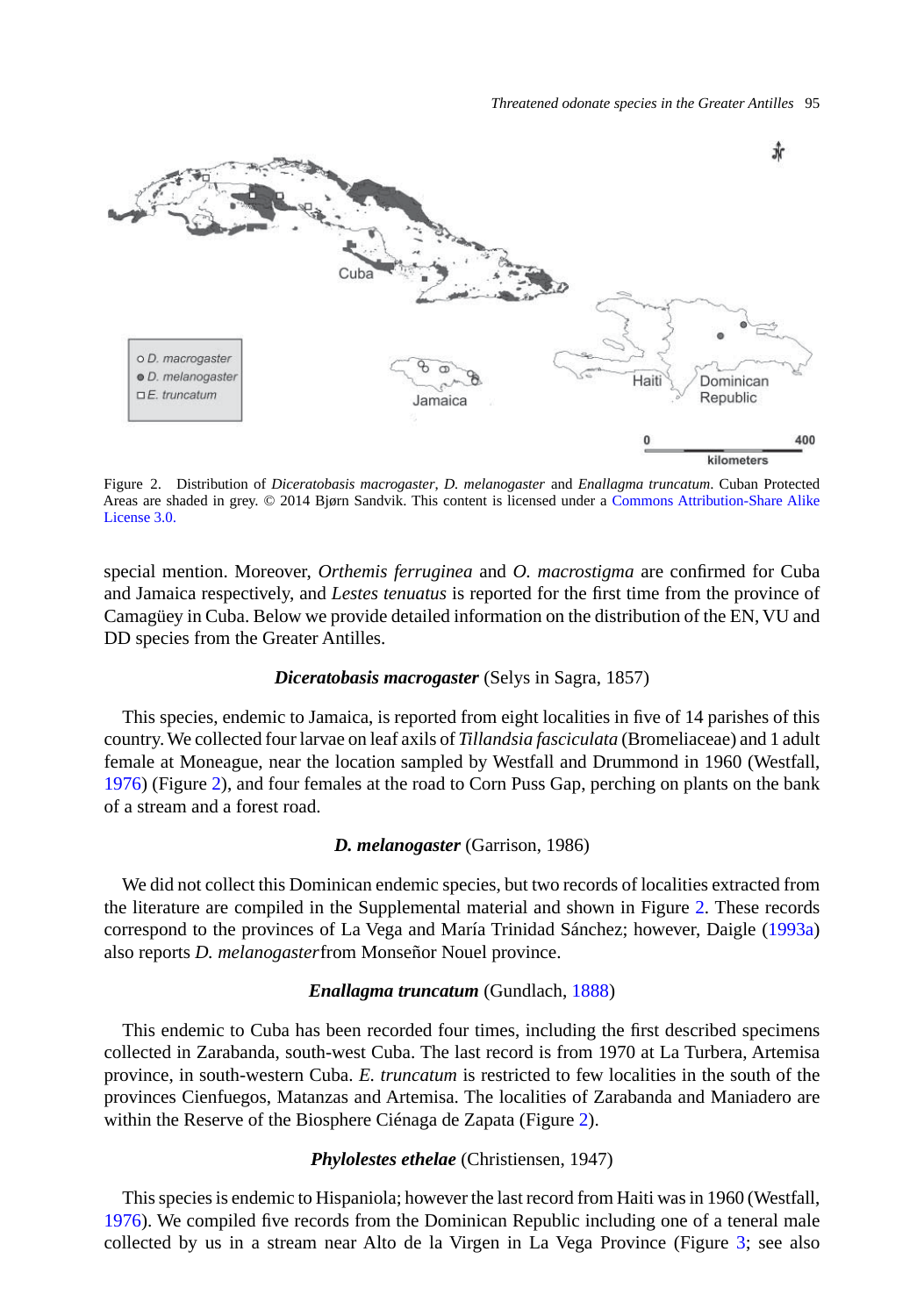<span id="page-7-0"></span>

Figure 3. Distribution of *Phylolestes ethelae*, *Microneura caligata* and *Neoneura carnatica*. Cuban Protected Areas are shaded in grey. © 2014 Bjørn Sandvik. This content is licensed under a [Commons Attribution-Share Alike License 3.0.](http://creativecommons.org/licenses/by-sa/3.0/)

Supplemental material). Our records are distributed through the provinces of La Vega, Elías Piña and Santiago; however, Flint et al. [\(2006\)](#page-14-0) reported it also from Monseñor Nouel province.

#### *Microneura caligata* (Hagen in Selys, 1886)

*M. caligata* is a Cuban endemic species restricted to the Guamuhaya Mountains, central Cuba. This species went unreported from 1973 to 2012 (Supplemental material), when it was observed in the Banao mountains, north-east of Topes de Collantes (Ramos & Rodríguez, [2012\)](#page-14-0).

We spotted seven ovipositing pairs, five males and five females (one of them teneral) in Arroyo Vegas Grandes, the same stream where Westfall sampled it in 1959 (Westfall, [1964\)](#page-15-0); six males and six females in Arroyo La Batata, and two ovipositing pairs in Salto Vegas Grandes (Figure 3; Supplemental material). All of these sites are included in the protected area Topes de Collantes. In addition, one teneral female was observed in Arroyo El Junco, a new locality, *c*.10 km north of Topes de Collantes. Ramos & Rodriguez [\(2012\)](#page-14-0) recorded *M. caligata* from a stream located *c*.60 km east of Topes de Collantes, but in the same mountains.

#### *Neoneura carnatica* (Selys, 1886)

This is an endemic species from Cuba that has been recorded from eight localities in western areas of the main island: Pinar del Río, Artemisa, La Habana and Matanzas provinces. Although we did not collect this species, we provide a new record for Guanabo, La Habana: one male collected in 1983 and deposited at MFPUH. It was reported for the last time in 1994 from Soroa and Candelaria, Artemisa (Flint, [1996\)](#page-14-0). Three of these eight localities are in protected areas (Figure 3).

#### *N. maria* (Scudder, 1866)

This is the only Cuban endemic species that is also found in Isla de la Juventud, the second largest island of the Cuban archipelago, located south-west of the main island (Figure [4;](#page-8-0) Supplemental material). We collected this species at Los Morones, Santiago de Cuba and Arroyo El Junco, Sancti Spíritus (Table [3\)](#page-4-0). It is recorded from 21 localities, including 11 new records. Nine of the 21 localities are in protected areas.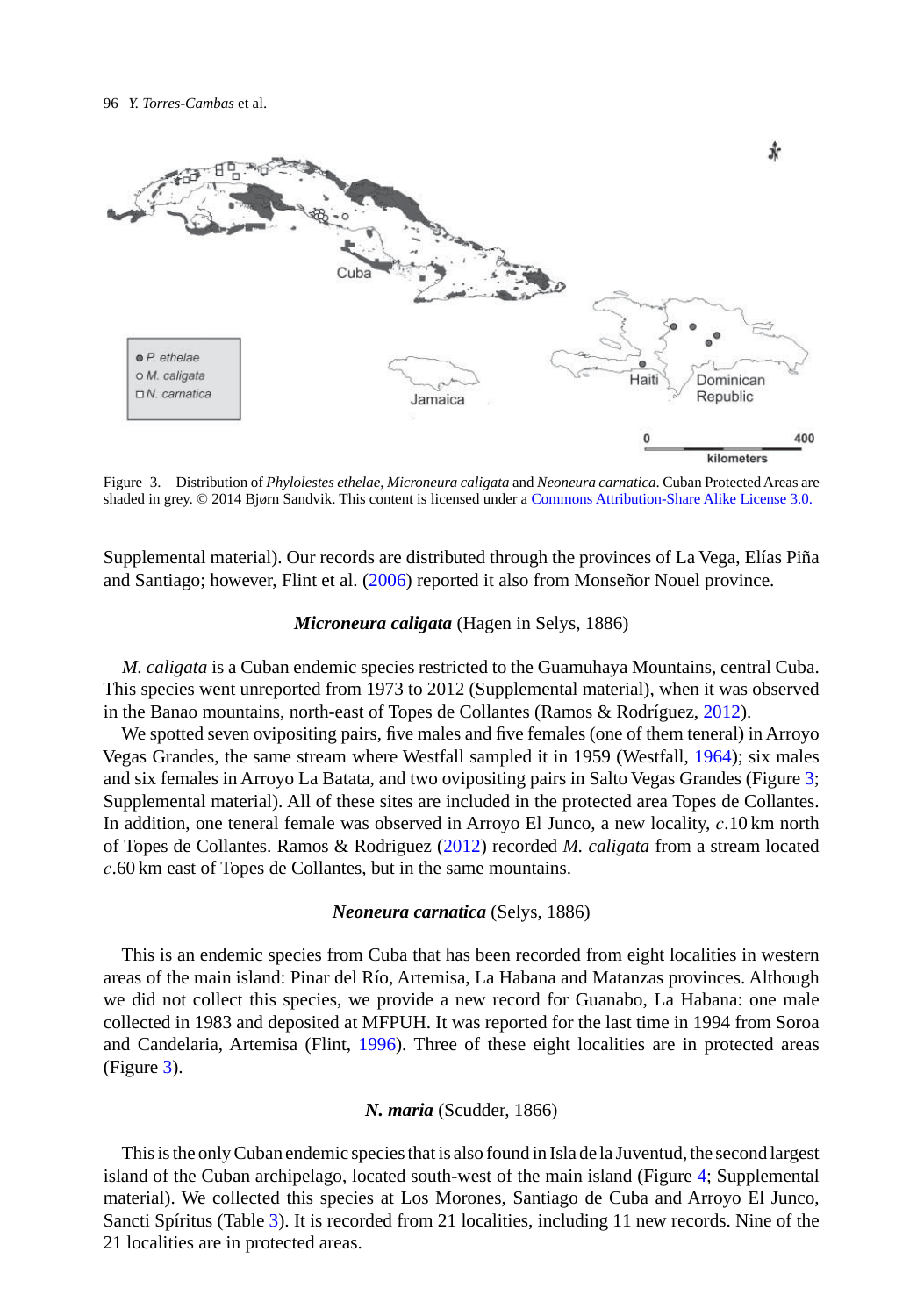<span id="page-8-0"></span>

Figure 4. Distribution of *Neoneura maria*. Cuban Protected Areas are shaded in grey. © 2014 Bjørn Sandvik. This content is licensed under a [Commons Attribution-Share Alike License 3.0.](http://creativecommons.org/licenses/by-sa/3.0/)



Figure 5. Distribution of *Protoneura capillaris*. Cuban Protected Areas are shaded in grey. © 2014 Bjørn Sandvik. This content is licensed under a [Commons Attribution-Share Alike License 3.0.](http://creativecommons.org/licenses/by-sa/3.0/)

#### *Protoneura capillaris* (Rambur, 1842)

This species is endemic to Cuba and it is present in 22 localities distributed throughout eight provinces (Figure 5; Supplemental material). All records are from areas at 200–800 m asl. We collected this species at Arroyo Vegas Grandes, Sancti Spíritus; and Los Morones. Of the 22 localities, nine are new records and 12 are in protected areas.

#### *Hypolestes clara* (Calvert, 1891)

This species is widely distributed in Jamaica in 16 localities and five parishes (Figure [6\)](#page-9-0). Calvert [\(1893\)](#page-13-0) mentioned the locality of Bath for two paratypes of *H. clara*, but for the other specimens used in the species description he only stated that they were collected in Kingston or Jamaica. We collected *H. clara* from five localities in Jamaica (Table [3\)](#page-4-0), all of them new records, with the exception of Bath (Supplemental file).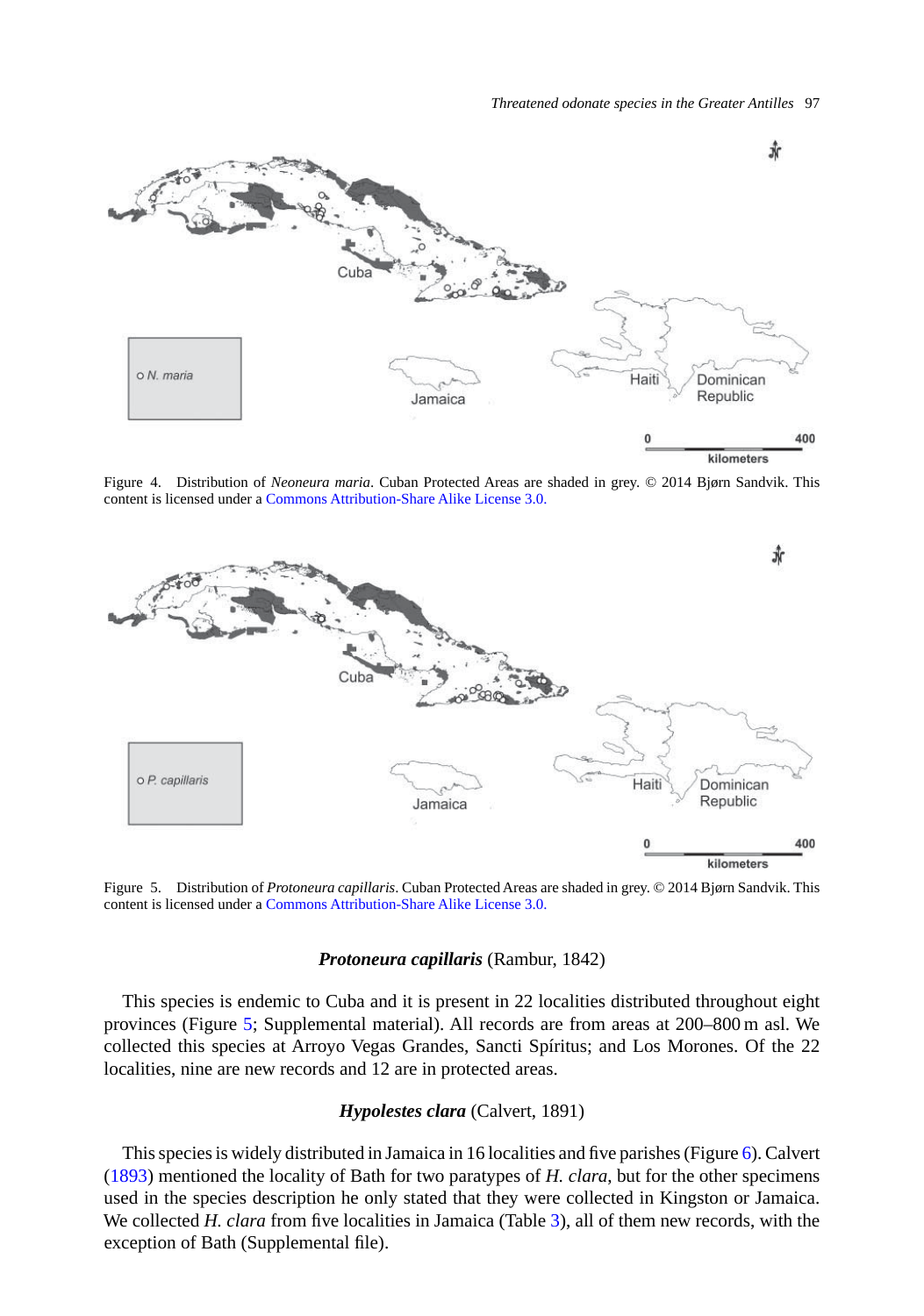<span id="page-9-0"></span>

Figure 6. Distribution of *Hypolestes clara* and *H. trinitatis*. Cuban Protected Areas are shaded in grey. © 2014 Bjørn Sandvik. This content is licensed under a [Commons Attribution-Share Alike License 3.0.](http://creativecommons.org/licenses/by-sa/3.0/)

#### *H. trinitatis* (Gundlach, [1888\)](#page-14-0)

This species, restricted to Cuba and Hispaniola, was collected by us in four localities in Cuba and two in the Dominican Republic (Table [3\)](#page-4-0). There are 37 records from Cuba, located in the eastern (Sierra Maestra and Montañas de Nipe-Sagua-Baracoa) and central (Montañas de Gumuhaya) mountains (Figure  $6$ ), and 19 of them are published here for the first time (Supplemental material). Twenty-two of the localities from Cuba are inside protected areas (Figure 6).

We compiled 12 records in eight provinces of Dominican Republic, one of them unpublished (Figure 6, Supplemental file). In addition to these, the species is reported for the provinces of Barahona, San Cristóbal, Samaná and Puerto Plata (Daigle, [1993a;](#page-14-0) Flint et al., [2006\)](#page-14-0) without other details that could lead us to determinate coordinates for these localities.

#### *Progomphus serenus* (Hagen in Selys, 1878)

This endemic from Hispaniola is the most abundant of its genus in this island (Flint et al., [2006\)](#page-14-0). However, we did not collect it and have coordinates only for three localities in three provinces (Figure [7;](#page-10-0) Supplemental material). Flint et al. [\(2006\)](#page-14-0) recorded it for the provinces of La Vega, San Cristóbal, Santiago and Distrito Nacional. Needham [\(1941\)](#page-14-0) mentioned one male deposited at Museum of Comparative Zoology at Cambridge, USA and collected four larvae in 1940 in the Dominican Republic sites, namely Arroyo Hondo, Río Ámina, Río Inoa and Bajo Millo. We were unable to determine coordinates for these sites following the given descriptions.

#### *P. tennesseni* (Daigle 1996)

The only locality known for this species is the type locality at Río Guasara, La Vega province, Dominican Republic (Figure [7;](#page-10-0) Supplemental material).

#### *P. zephyrus* (Needham, [1941\)](#page-14-0)

This species is endemic to the Dominican Republic (Figure [7\)](#page-10-0). We collected one male of *P. zephyrus* at Arroyo Bermejo, Santo Domingo province and recorded five localities, none of them new (Supplemental material).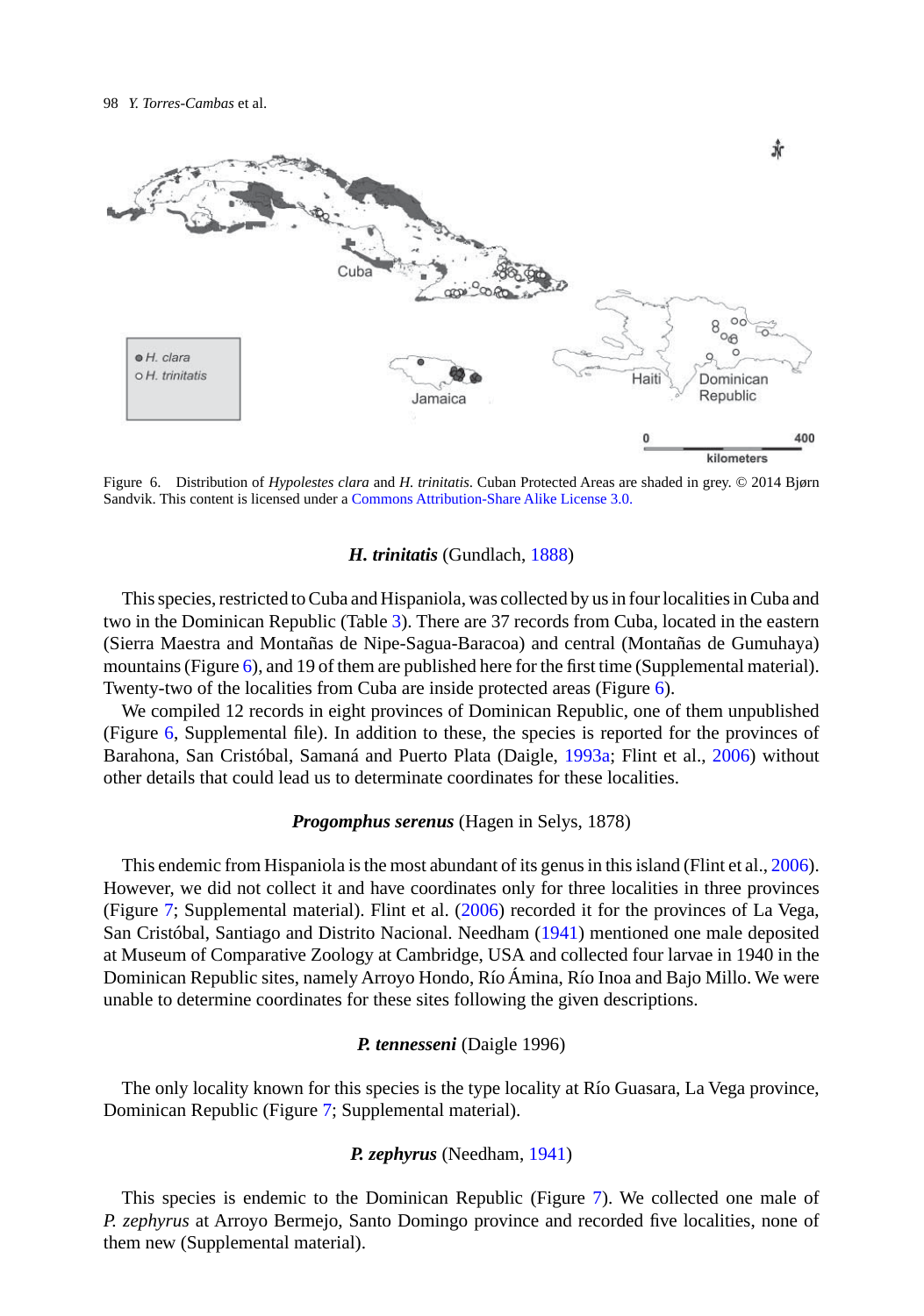<span id="page-10-0"></span>

Figure 7. Distribution of *Progomphus serenus*, *P. tennesseni*, *P. zephyrus* and *E. bromeliicola*. Cuban Protected Areas are shaded in grey. © 2014 Bjørn Sandvik. This content is licensed under a [Commons Attribution-Share Alike](http://creativecommons.org/licenses/by-sa/3.0/) [License 3.0.](http://creativecommons.org/licenses/by-sa/3.0/)

#### *Erythrodiplax bromeliicola* (Westfall & May, 2000)

This species is known from Cuba and Jamaica, where it breeds in bromeliads (Figure 7; Supplemental material). In Cuba, larvae have been found in the axils of *Guzmania monostachia* at La Melba (Trapero-Quintana & Novelo-Gutierrez, [2012\)](#page-15-0), *Tillandsia fasciculata* at Hoyo de Bonet, and *Hohenbergia penduliflora* at Los Portales (O. Bello, pers. comm., 2013). The species has been recorded at nine localities in Cuba, five of which are in protected areas, and two are new records (Figure 7). The records of this species from Jamaica are from the 1960s, and all data were extracted from the literature. *E. bromeliicola* has been recorded at five localities in three parishes on this island.

#### **Discussion**

We have compiled and georeferenced locality records of all Greater Antillean odonates species classified as EN, VU or DD. This is the most comprehensive attempt to gather this kind of information on the Antillean odonates listed by the IUCN. Previously, records of these species had been included separately in checklists from each country (e.g. Daigle, [1993a;](#page-14-0) Flint et al., [2006](#page-14-0) for Dominican Republic; and Flint, [1996;](#page-14-0) Trapero-Quintana & Naranjo-López, [2003](#page-15-0) for Cuba), but in some cases coordinates had not been provided (e.g. Daigle, [1993a;](#page-14-0) Trapero-Quintana & Naranjo-López, [2003\)](#page-15-0). Also, for the first time, the distribution of these odonates in relation to protected areas is analysed for Cuba.

Below, we discuss the distribution, status and threats of those species classified as EN, VU and DD in the Grater Antilles.

#### *Diceratobasis*

*D. macrogaster* is endemic to Jamaica, where it is known from fewer than 10 localities. This island has a surface area of  $10,991 \text{ km}^2$ , with 33% retaining natural forest and a high deforestation rate in the last two decades (FAO, [2010\)](#page-14-0). Forest clearing, especially where relative humidity favours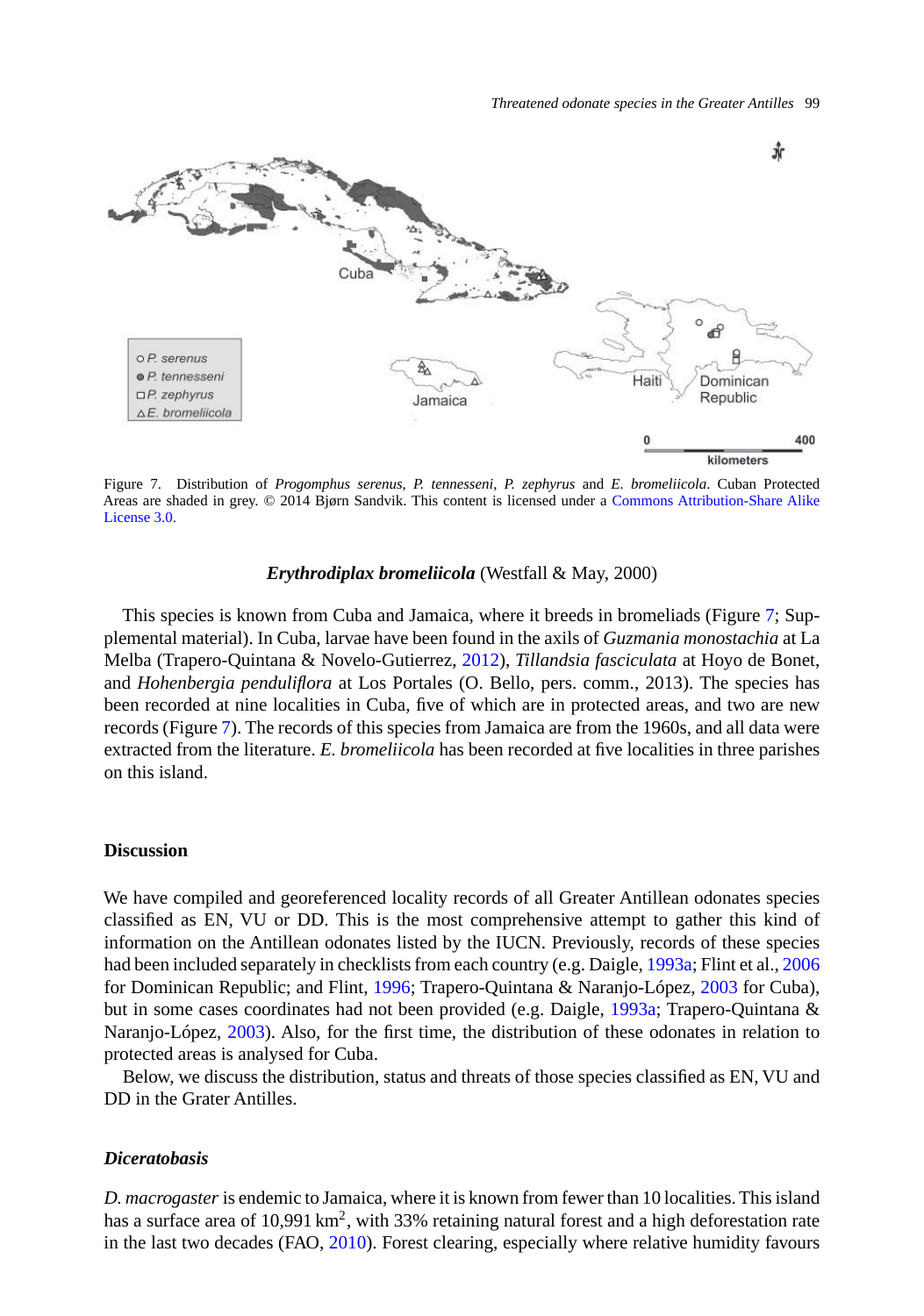storage of water in bromeliads, is a significant threat to this species. These arguments support a change of its status from DD to VU B1ab(iii).

*D. melanogaster* has been reported only from the Dominican Republic but it could be in the western part of Hispaniola, although the severe deforestation of Haiti is a matter of concern for its survival there. The most recent faunistic study of the odonates from the Dominican Republic gave a new record of this species (Flint et al., [2006\)](#page-14-0); however, its occurrence range is limited. If we consider that the forest area in Hispaniola is 27,620 km<sup>2</sup> (FAO, [2010\)](#page-14-0) and only those forests with high relative humidity are suitable for harbouring phytotelmata, then we could speculate that the occurrence range of *D. melanogaster* could be no more than 20,000 km<sup>2</sup>, and thus the category VU B1ab(iii) would be applicable to this species.

#### *Enallagma truncatum*

The records of this species for Santiago de Cuba and Baracoa, eastern Cuba (Trapero-Quintana & Naranjo-López, [2003\)](#page-15-0) led us to think that its distribution was wider and was taken as an indicator of how poorly Cuban fauna have been surveyed (Paulson & von Ellenrieder, [2006\)](#page-14-0). However, we re-examined these specimens, deposited at MCHR, and concluded that the record was due to a wrong identification, and the presence of this species is confirmed only at some localities in south-west Cuba. We thus agree with the category of VU assigned to this species by the IUCN.

#### *Phylolestes ethelae*

The depletion of forested areas in Haiti (FAO, [2010\)](#page-14-0) is of great concern for the conservation of *P. ethelae*. There is a great chance that populations of this species from this country, where it was recorded for the last time in 1960 (Westfall, [1976\)](#page-15-0), are extinct or severely threatened. In the Dominican Republic, although more surveyed, its occurrence is also rare. We confirm the category of VU given to this species by the IUCN.

#### *Microneura caligata*

This is the most threatened odonate in Cuba. The only records of this species away from the Guamuhaya mountains (central Cuba), at plains areas, were provided by Gundlach in the nineteenth century (as cited in Alayo, [1968\)](#page-13-0), who collected it in Valle de Trinidad and Júcaro. However, it is unlikely that populations can be found at these localities nowadays, because most of the plains areas in Cuba were deforested in the first half of the twentieth century and transformed to sugar cane plantations or pasturelands. The distribution of this species as well as the threat to its habitat support *M. caligata* in the category of EN.

#### *Neoneura carnatica, N. maria and Protoneura capillaris*

We suggest that these species, currently classified as DD, should be changed to VU, in light of their geographic range, number of locations and the potential threats to which their habitat is subjected. All of these species inhabit forests and, although the role that vegetation plays in their life cycle is as yet poorly understood (as it is for most Neotropical odonates; Paulson, [2006\)](#page-14-0), deforestation and subsequent habitat fragmentation is a major concern for their conservation.

Cuban forest areas, estimated to represent *c*.90% of the island's surface in 1492, fell to their lowest value in the 1950s, when they represented 14% (Pérez et al., [2011\)](#page-14-0). According to the Global Forest Resource Assessment (FAO, [2010\)](#page-14-0) and State of the World's Forests (FAO, [2012\)](#page-14-0), this is the only country in theAntilles with a constant increase of forest area from 1990 to 2010. Nevertheless,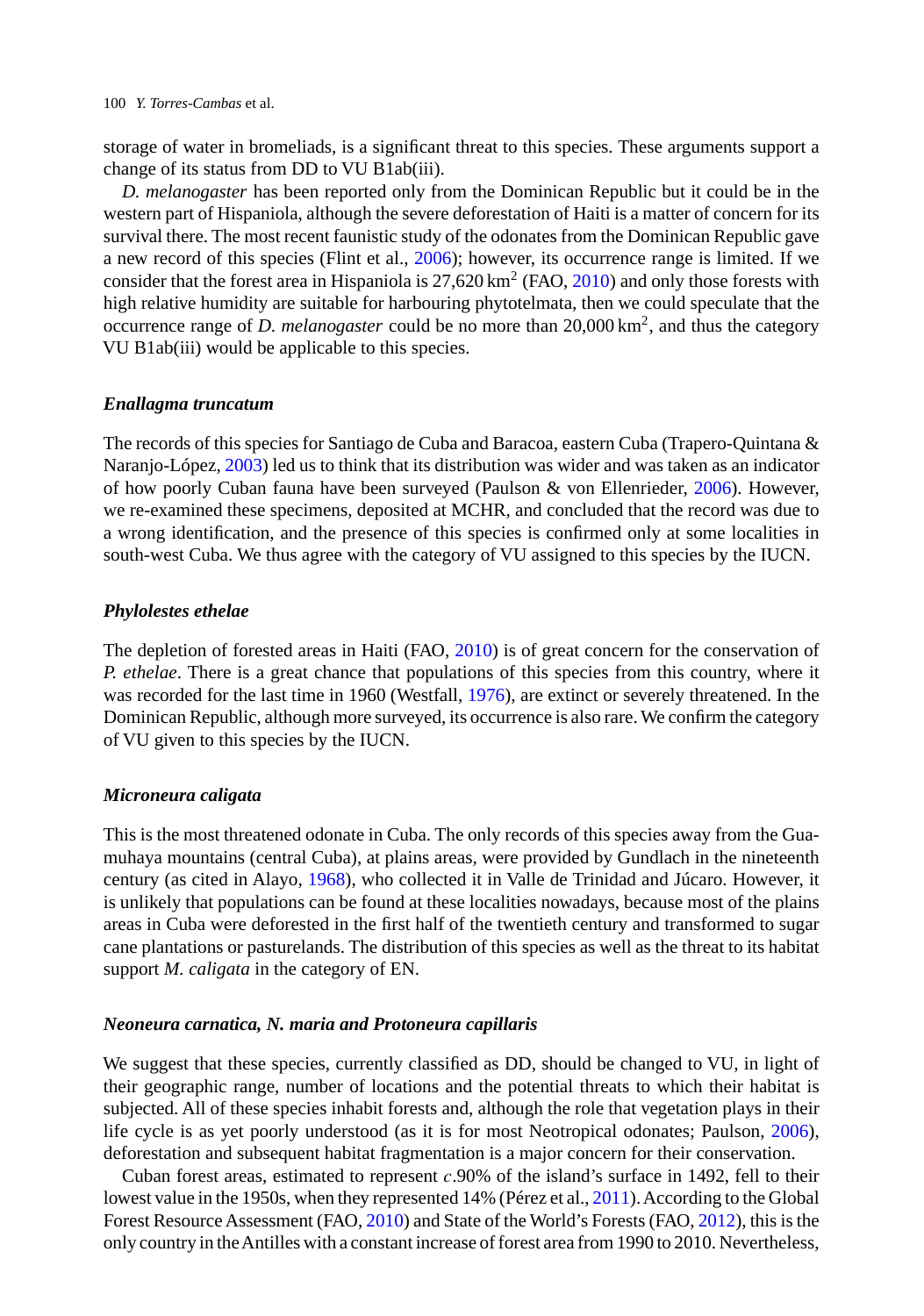an increase in forest area should not be interpreted as an increase in the extent of Odonata habitat, as reforestation plans usually do not take into account forest structure and composition, issues that affect odonate assemblages (Rith-Najarian, [1998;](#page-14-0) Sahlén, [1999\)](#page-14-0). Unfortunately, FAO reports do not distinguish between tree plantations (frequently of exotic species) and real forest recovery, which is a great source of confusion when discussing forest trends and their impact on biodiversity (Cordero-Rivera [2011\)](#page-14-0).

*N. carnatica* has been reported in eight localities from western Cuba and four of them (Güines, Calabazar, Marianao and Guanacaro) have probably been affected by deforestation caused by urbanization and agriculture. This species is underrepresented in the Cuban Protected Area National System, since only 37.5% of its known populations are in protected areas.

*P. capillaris* has been recorded in 20 localities, a number higher than the threshold established by the IUCN for the category VU B1ab(iii), which is 10 [\(www.iucnredlist.org\)](file:www.iucnredlist.org). Nevertheless these records are concentrated around four geographically isolated massifs: 12 from Sierra Maestra, south-eastern Cuba; three from Nipe-Sagua-Baracoa, north-eastern Cuba; two from Guamuhaya, central Cuba; and four from Guaniguanico, western Cuba. The same is true for *N. maria*, with nine records from Sierra Maestra, six from Guamuhaya, and two from Guaniguanico. *N. maria* seems to be more tolerant to deforestation and a better disperser than *P. capillaris* since it has been also reported from Isla de la Juventud, the second largest island in the Cuban archipelago; as well as Río Sevilla at Camagüey and Santa Clara, sites affected by sugar cane plantation and urbanization respectively. However, its presence in areas relatively deforested could be an exception, and thus it is more prudent to be conservative about the capacity of this species to tolerate forest clearing.

#### *Hypolestes*

*H. clara* has been recorded from Hispaniola and Jamaica, although its presence at the former is doubtful. The only record of *H. clara* in Hispaniola is from one male collected by M. J. Westfall probably near Furcy, Haiti. This specimen is in the Florida State Collection of Arthropods with its penis separated and there is uncertainty whether the penis was switched or the specimen mislabelled (Dunkle, [1991\)](#page-14-0).

Reyes & Alvarez [\(2001\)](#page-14-0) listed the odonates deposited at the IES collection and reported *H. trinitatis* from Soroa and Río Taco-Taco, western Cuba; however this is very probably a mistake because we did not find this specimen in that collection, nor has the species been recorded in this locality by other authors. Therefore, we confirm that this species is restricted to Cuba in the central and eastern mountains of the island as stated by Trapero-Quintana & Naranjo-López [\(2003\)](#page-15-0).

The only record of this species from Haiti was by Calvert [\(1893\)](#page-13-0) who described *Ortholestes abbotti*, later synonymized with *H. trinitatis* (Calvert, 1919) from one male. If this species is actually in Haiti, its populations would be severely threatened by deforestation. We have treated all the records from Dominican Republic as *Hypolestes trinitatis* following the traditional classification used by other authors (e.g. Daigle, [1993a;](#page-14-0) Flint et al., [2006\)](#page-14-0), however the taxonomy of this genus needs to be reviewed in order to clarify whether specimens from Dominican Republic belong to *H. trinitatis*, *H. clara* or an undescribed taxon (Dunkle, [1991\)](#page-14-0).

Although we found *H. clara* in five localities, and compiled records of another 10, most populations are confined to a relative small area in the Blue Mountains, at the eastern end of Jamaica near human settlements where logging of the riparian forest and household use of water could represent a threat. Therefore, we consider that this species should remain in the category EN. Regarding *H. trinitatis*, we agree with the category of VU, since although there are more than 10 records for this species, they are concentrated in Sierra Maestra, Nipe-Sagua-Baracoa and Guamuhaya.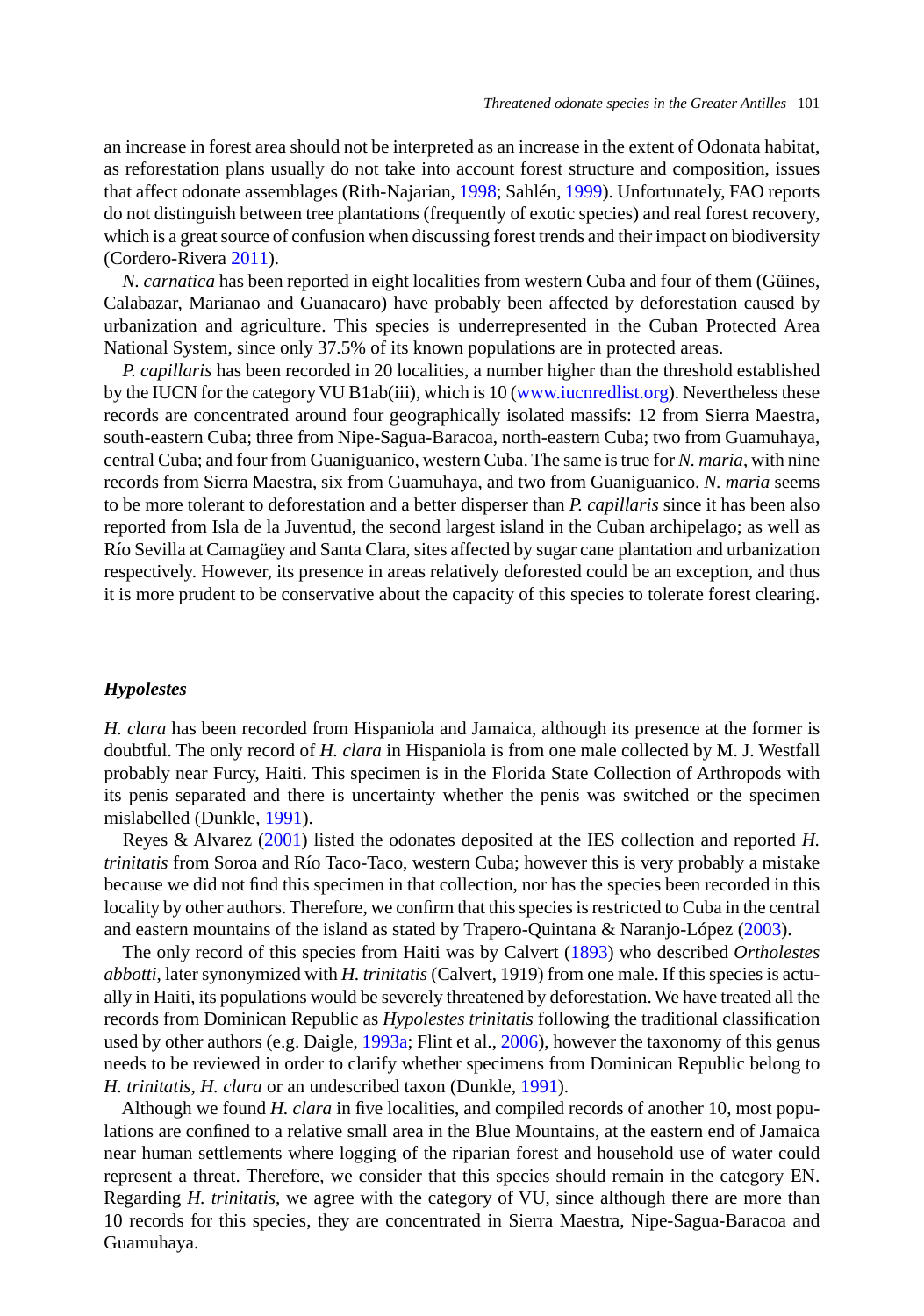# <span id="page-13-0"></span>*Progomphus*

*P. serenus*is supposed to be a common lowland species (Daigle, [1996b\)](#page-14-0) in the Dominican Republic, although more surveys are needed to confirm this. In addition, its presence in Haiti must also be confirmed before making a judgement about its status, since the only record available is old. The ranges of *P. tennesseni* and *P. zephyrus*, according to the reports compiled by us, support the designation of EN and VU respectively.

# *Erythrodiplax bromeliicola*

Records of this species in Cuba, except those from western areas of the island, are relatively recent, which could mean that knowledge of its distribution is limited by the few surveys that have been conducted. Thus, a conclusion about its conservation status is not possible until more surveys are conducted.

**Note added in press:** After comprehensive morphological and genetical analyses of *Hypolestes* specimens from Cuba, Hispaniola and Jamaica, we have concluded that the specimens from Paraiso Caño Hondo, Río Jivales (19.0843 N -69.4159 W);Arroyo Bermejo (18.60803 N -70.1150 W) and Arroyo Capacito (19.15031 N - 70.60150 W) in the Dominican Republic are different from *Hypolestes trinitatis* and *H. clara* and belong to a third species of *Hypolestes* (Torres-Cambas et al., submitted). Therefore all citations included in this paper as *H. trinitatis* from these localities refer to a different taxon. The citations of *H. trinitatis* from Hispaniola need to be reviewed in the future, as they could also belong to a different taxon.

# **Acknowledgements**

Financial support was received from a project funded by Spanish Ministry of Science and Innovation (CGL2010-11959-E), a project "Ciencia y Conciencia" funded by Universidad de Oriente, Cuba (project code 9617), and a WDA Conservation and Research Grant toYTC.Y. L. Rodríguez, R. I. Aguirre,Y. Roldán, J. Soria, A. Van't Hof, R. Gea Couto, E. Aragón and the family Cambas-Armendariz were of valuable help during the collecting trips in Cuba. J. Daigle kindly identified the specimens of *Orthemis* and Jim Johnson provided one record of *Hypolestes trinitatis*. Orestes Bello shared unpublished records of Erythrodiplax bromeliicola in Cuba.

# **Funding**

This work was supported by Spanish Ministry of Science and Innovation [CGL2010-11959-E], Universidad de Oriente, Cuba [9617] and Worldwide Dragonfly Association.

# **Supplemental data**

Supplemental data for this article can be accessed in the online version [\[http://dx.doi.org/10.1080/13887890.2014.928241\]](http://dx.doi.org/10.1080/13887890.2014.928241).

# **References**

Alayo, P. (1968). Las libélulas de Cuba. *Torreia, 2*, 1–102.

- Aldana, M., & Fonseca, L. (2001). *Caracterización ecológica de la macrofauna del río Mayarí* (Unpublished BSc Thesis). Universidad de Oriente, Santiago de Cuba.
- Calvert, P. P. (1893). The odonate genus *Ortholestes*. *Proceedinngs of the National Academy of Phliladelphia, 45*, 377–382. Centro Nacional de Áreas Protegidas. (2009). *Plan del Sistema Nacional de Áreas Protegidas 2009–2013*. La Habana: **CNAP**
- Comisión Nacional de Nombres Geográficos. (2000). *Diccionario geográfico de Cuba*. La Habana: Oficina Nacional de Hidrografía y Geodesia.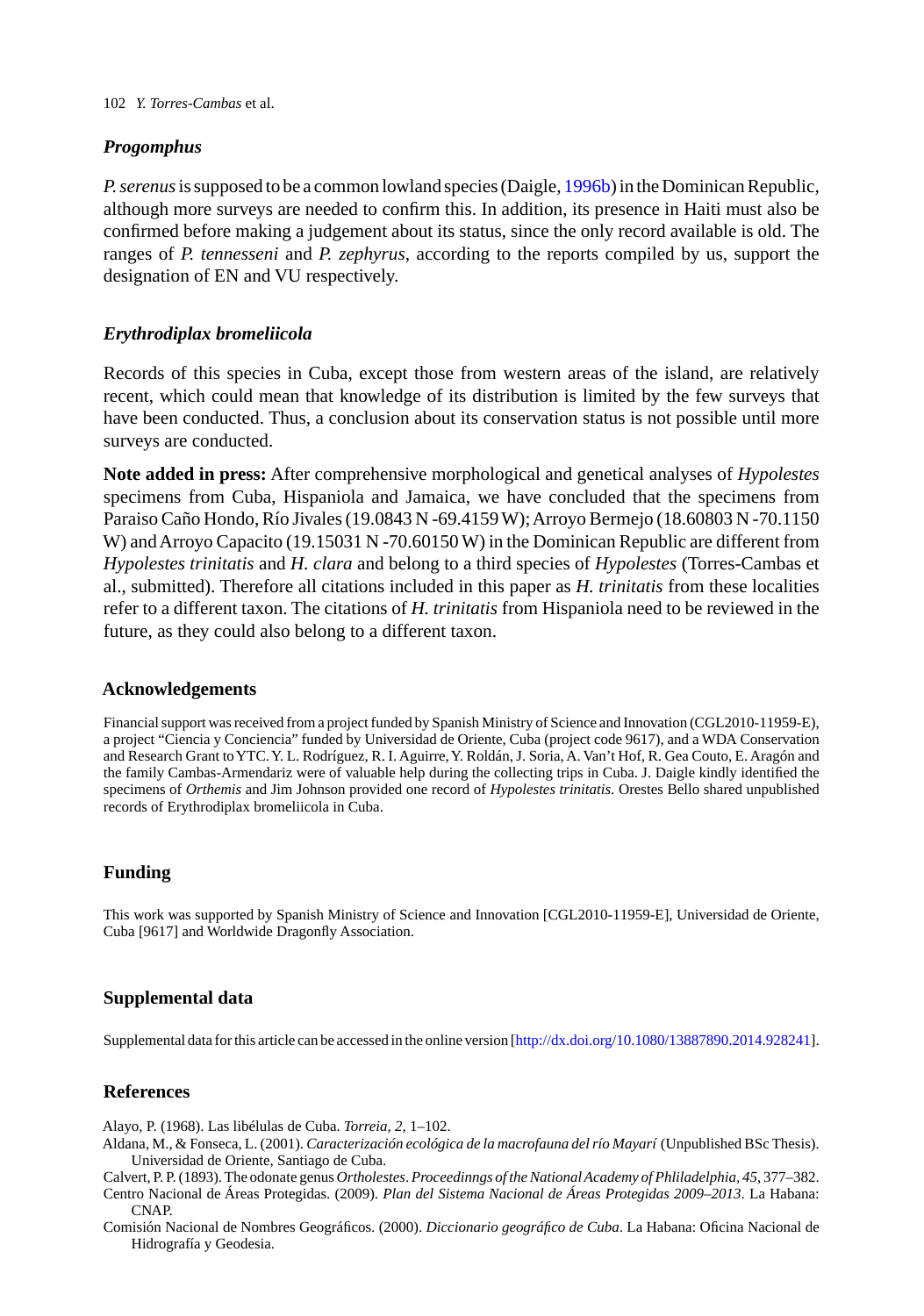- <span id="page-14-0"></span>Cordero Rivera, A. (2011). Cuando los árboles no dejan ver el bosque: efectos de los monocultivos forestales en la conservación de la biodiversidad. *Acta Biológica Colombiana, 16*, 247–268.
- Daigle, J. J. (1993a). A checklist of the Odonata of the Dominican Republic by province. *Argia, 1*, 65–69.
- Daigle, J. J. (1993b). *Progomphus zephyrus* Needham from the Dominican Republic, West Indies: Description of adult male (Anisoptera: Gomphidae). *Odonatologica, 22*, 197–201.
- Daigle, J. J. (1996a). New records of Odonata for the Dominican Republic. *Argia, 8*, 13.
- Daigle, J. J. (1996b). *Progomphus tennesseni* spec. nov. from the Dominican Republic, West Indies (Anisoptera: Gomphidae). *Odonatologica, 25*, 367–370.
- Deler, A., Megna, Y. S., González, D. D., & Carcacés, C. N. (2007). Insectos acuáticos y áreas prioritarias para la conservación en la cuenca alta del río Cauto (Santiago de Cuba, Cuba). *Boletín de la Sociedad Entomológica Aragonesa, 40*, 451–461.
- Dunkle, S. W. (1991). The enigmatic Antillean damselfly genus *Hypolestes* (Zygoptera: Megapodagrionidae).*Notulae Odonatologia, 3*(7), 97–99.
- FAO. (2010). *Global forest resources assessment 2010. Main report*, Rome: Food and Agriculture Organization of the United Nations.
- FAO. (2012). *State of the world's forests 2012.* Rome: Food and Agriculture Organization of the United Nations.
- Flint, O. (1996). The Odonata of Cuba, with a report on a recent collection and checklist of the Cuban species. *Cocuyo, 5*, 17–20.
- Flint, O., Bastardo, R. H., & Péres-Gelabert, D. E. (2006). Distribution of the Odonata of the Dominican Republic. *Bulletin of American Odonatology, 9*, 67–84.
- Garrison, R. W. (1986). *Diceratobasis melanogaster* spec. nov., a new damselfly from the Dominican Republic (Zygoptera: Coenagrionidae), with taxonomic and distributional notes on the Odonata of Hispaniola and Puerto Rico. *Odonatologica, 15*, 61–76.
- Garrison, R. W., von Ellenrieder, N., & Louton, J. A. (2006). *Dragonfly genera of the New World. An illustrated and annotated key to the Anisoptera*. Baltimore: The Johns Hopkins University Press.
- González, D. D., Trapero-Quintana, A. D., Naranjo López, C. & López, P. (2005). Macroinvertebrados dulceacuícolas y calidad de las aguas de tres estaciones de Sierra de Nipe y Sierra Cristal, Región Oriental de Cuba. *Cocuyo, 15*, 15–20.
- Gundlach, J. (1888).*Contribución a la Entomología Cubana, (Tomo III). Neurópteros de la isla de Cuba, Familia Odonata*. Anales de la Academia de Ciencias Médicas, Físicas y Naturales de la Habana.
- Iturralde-Vinent, M. A., & MacPhee, R. D. E. (1999). Paleogeography of the Caribbean region: implications for Cenozoic biogeography. *Bulletin of the American Museum of Natural History, 238*, 1–95.
- López, P., Naranjo López, C., González, D. D., Trapero-Quintana, A. D., & Pérez, J. (2004). Insectos acuáticos del Parque Nacional "La Bayamesa", Cuba. Boln. S.E.A. 35: 255–231. *Boletín de la Sociedad Entomológica Aragonesa, 35*, 231–255.
- Meurgey, F. & Picard, L. (2011). *Les Libellules des Antilles françaises*. Paris: Biotope Éditions.
- Meurgey, F. & Poiron, C. (2012).An updated checklist of LesserAntillean Odonata. *International Journal of Odonatology, 15*, 305–316. Retrieved from <http://dx.doi.org/10.1080/13887890.2012.738401>
- Muñoz, S. Naranjo López, C., González, D. D. & Imbert, T. (2009). Insectos acuáticos del Área Protegida Resolladero del río Cuzo (Provincia Guantánamo, Cuba). *Bol SEA, 44*, 497–503.
- Myers, N., Mittermeier, R. A., Mittermeier, C. G., da Fonseca, G. A. B., & Kent, J. (2000). Biodeversity hotspots for conservation priorities. *Nature, 403*, 853–858. Retrieved from <http://dx.doi.org/10.1038/35002501>
- Needham, J. G. (1941). Life history studies on *Progomphus* and its nearest allies (Odonata: Aeschnidae). *Transactions of the American Entomological Society, 67*, 221–245.
- Needham, J. G., Westfall, M. J., & May, M. L. (2000). *Dragonflies of North America*. Gainesville, FL: Scientific Publishers.
- Paulson, D. R. (2004). Critical species of Odonata in the Neotropics. *International Journal of Odonatology, 7*, 163–188. Retrieved from <http://dx.doi.org/10.1080/13887890.2004.9748208>
- Paulson, D. R. (2006). The importance of forests to Neotropical dragonflies. In A. Cordero Rivera (Ed.), *Forests and dragonflies* (pp. 79–101). Sofia: Pensoft.
- Paulson, D., & von Ellenrieder, N. (2006). *Enallagma truncatum*. In: IUCN 2013. IUCN Red List of Threatened Species. Version 2013.1. Retrieved July 23, 2013, from <http://www.iucnredlist.org>
- Pérez, J., Rosete, S., Fernández, M., Ricardo N., Cejas, F., de Armas, L., … Falcón, A. (2011). *Bosques de Cuba*. Editorial Científico-Técnica: La Habana.
- Ramos, J. M., & Rodríguez,Y. F. (2012). Nueva localidad para el endemismo de Cuba central *Microneura caligata* Hagen in Selys, 1886 (Odonata: Protoneuridae). *Boletín de la Sociedad Entomológica Aragonesa, 50*, 408.
- Reyes, E., & Álvarez, A. D. (2001).Odonata (Insecta) depositados en el Instituto de Ecología y Sistemática, Ciudad de La Habana. *Cocuyo, 11*, 11–15.
- Rith-Najarian, J. C. (1998). The influence of forest vegetation variables on the distribution and diversity of dragonflies in a northern Minnesota forest landscape: A preliminary study (Anisoptera). *Odonatologica, 27*, 335–351.
- Sahlén, G. (1999). The impact of forestry on dragonfly diversity in central Sweden. *International Journal of Odonatology, 2*, 177–186. Retrieved from <http://dx.doi.org/10.1080/13887890.1999.9748128>
- Torres-Cambas, Y., & Fonseca-Rodríguez, R. (2009). Reproductive behavior of *Hypolestes trinitatis* (Gundlach) in Cuba (Zygoptera: Megapodagrionidae). *Odonatologica, 38*, 221–233.
- Torres-Cambas, Y., & Fonseca-Rodríguez, R. (2011). Sex ratio, survival, and recapture rate in a Cuban population of the damselfly *Hypolestes trinitatis* (Odonata: Megapodagrionidae). *Acta Ethologica, 14*, 69–76. Retrieved from <http://dx.doi.org/10.1007/s10211-011-0095-8>